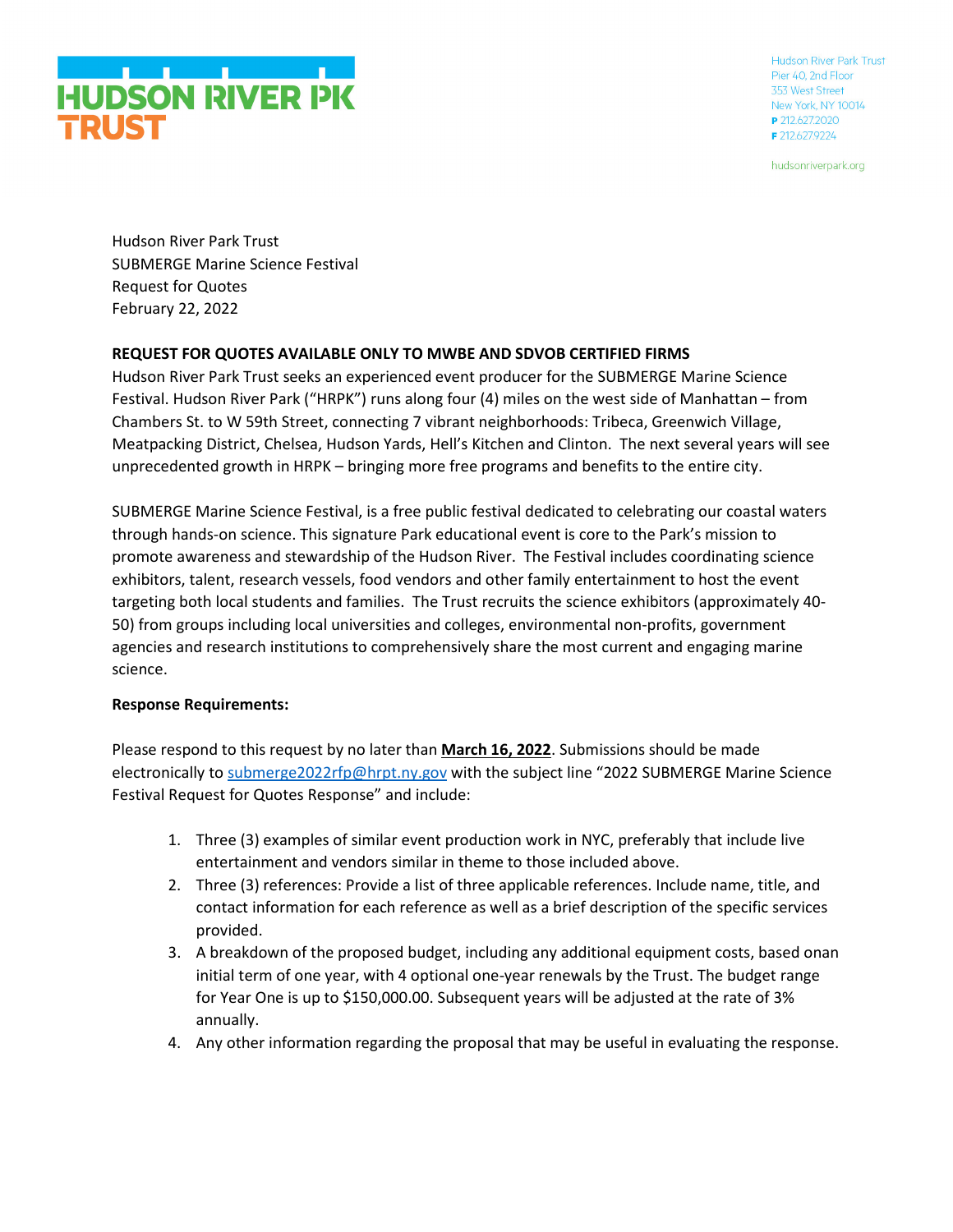

hudsonriverpark.org

### **Scope of Services Summary:**

The Consultant is responsible for managing the production of this two-day event. SUBMERGE Marine Science Festival 2022 will take place at Hudson River Park's Pier 84, located on the mid-town Manhattan waterfront, on Friday, October 14 from 10:00 AM – 2:00 PM and Saturday, October 15 from 11:00 AM to 3:00 PM. The dates and location of the SUBMERGE Marine Science Festival for calendar year 2023 and any optional years exercised by the Trust will be provided by the Trust. The Event offers students and the public the opportunity to engage with scientists, technology, and Hudson River Park activities like fishing, kayaking, and vessel tours.

The Consultant and all subcontractors engaged by Consultant are subject to the Trust's Park Over Plastic Initiative stipulations as outlined in Schedule 1.

The Consultant shall provide the following services, which the Trust may update from time to time, for the SUBMERGE Marine Science Festival (the "Event"):

### **Task 1: Talent Acquisition and Coordination**

The Consultant shall book and manage up to four (4) science, wildlife or Hudson River themed performers/groups/bands (collectively, the "Talent") of similar quality and diversity to past Events. Past examples include [Arm of the Sea,](https://www.armofthesea.org/) [Mad Science,](https://www.madscience.org/) an[d Wildlife Institute of Eastern New York.](https://www.silentwingsraptors.org/) Specific services include, but are not limited to:

- Negotiate, book and produce performances of local, regional and national Talent;
- Manage all contracts and payments;
- Provide and coordinate the fulfillment of any Talent contract riders agreed to, including travel and technical requirements, and on-site hospitality;
- Provide marketing collateral, in a timely fashion, to Trust's Senior Director of Marketing & Events; and
- Arrange for pre-Event promotional appearances whenever possible, upon request.

All Talent is subject to approval from the Trust; Talent should be submitted to the Trust for review by no later than July 1, 2022.

### **Task 2: Event Production and Operations**

The Event location, identified as Hudson River Park's Pier 84 (the "Pier"), is located at West 44<sup>th</sup> Street on the West Side Highway. The Pier features a mix of lawn, trees and concrete spaces and is used for a wide variety of programs and activities. The Pier is approximately 680 feet long by 130 feet wide. The Pier has no electric and limited water supply. There is no inside storage facility located on the Pier.

The Consultant shall provide the following Event production services:

• Plan, produce and oversee all elements required to execute the Event;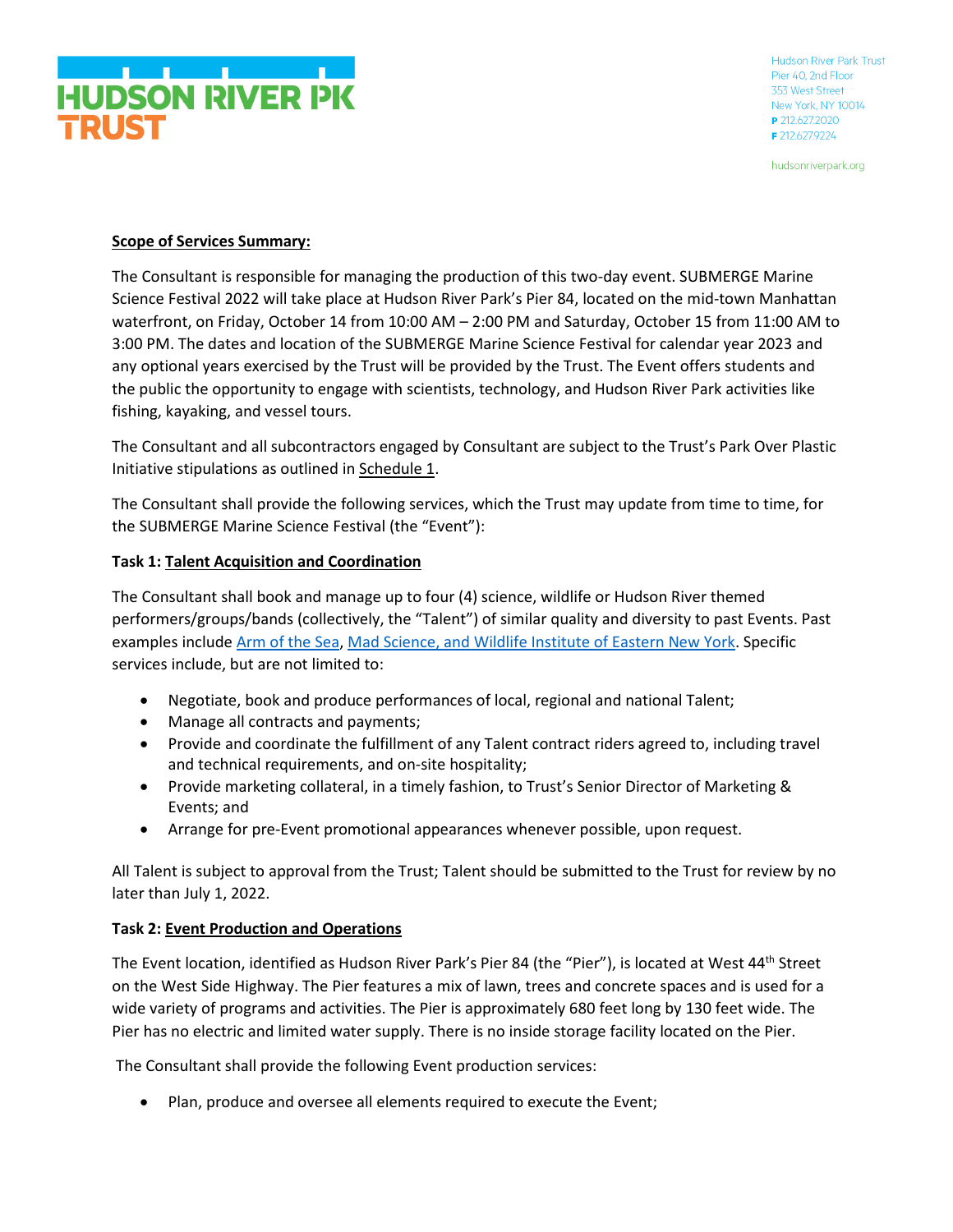

hudsonriverpark.org

- Coordinate and manage all onsite equipment and materials required for Trust-approved layout for the Event;
- On-site supervision of the delivery and pick-up of all Event equipment;
- On-site management during load in, set up and load out of the Event including, but not limited to equipment, supplies, staff, exhibitors, volunteers, subcontractors, sponsors and concessions; and
- Execute on-site sponsorship activations;
- Manage relationship with all participating exhibitors (approximately fifty (50) attending) including:
	- o Receiving and processing exhibitor applications;
	- o Handling coordination regarding exhibitor insurance and resource needs;
	- $\circ$  Scheduling and managing on-site arrival, setup, and departure of exhibitors;
	- $\circ$  Coordinating exhibitor parking and research and/or historic vessel berthing; and
	- o Managing any other miscellaneous questions or requests from exhibitors.
- Manage relationships with all subcontractors including:
	- $\circ$  Securing Event subcontractors including, but not limited to Event Talent, photographer and family-entertainment (e.g. face painter and chalk art);
	- $\circ$  Coordinating subcontractor insurance, parking, and resource needs;
	- $\circ$  Scheduling and managing on-site arrival, setup, and departure of subcontractors; and
	- o Managing any other miscellaneous questions or requests from subcontractors.
- Manage Event feedback from exhibitors and attendees including:
	- o Developing digital survey tools to solicit Event feedback;
	- o Implementing survey for exhibitor feedback at the conclusion of Event;
	- o Implementing Event survey for attendee feedback during the Event; and
	- $\circ$  Implementing Event survey for volunteer feedback at the end of volunteer shifts.
- Provide a minimum of three (3) Consultant staff members to support the Event with onsite production, including load in, setup and load out;
- Secure all permits necessary for the execution of the Event including, but not limited to, those permits issued by New York City Police Department (sound permit) and the New York City Department of Small Business Services (temporary place of assembly and Type II Alteration Permit) and provide copies to the Trust. Event capacity will be determined by Temporary Place of Assembly (TPA) permit;
- If requested by the Trust, Consultant must implement COVID-19 precautions, which may include health screenings and the distribution of masks and hand sanitizer;
- Write the Event "Run of Show" and oversee the "Run of Show" schedule of the Event;
- Implement site plan, as designed and approved by the Trust (components to include, but not limited to, stage, amenities (i.e. food, entertainment, waste), family-entertainment (e.g.. facepainting, chalk art, etc.), standing/seating areas, exhibitor stations, research and/or historic vessels, emergency aisles, audio positions, and green room/waiting area/queuing configuration for Talent);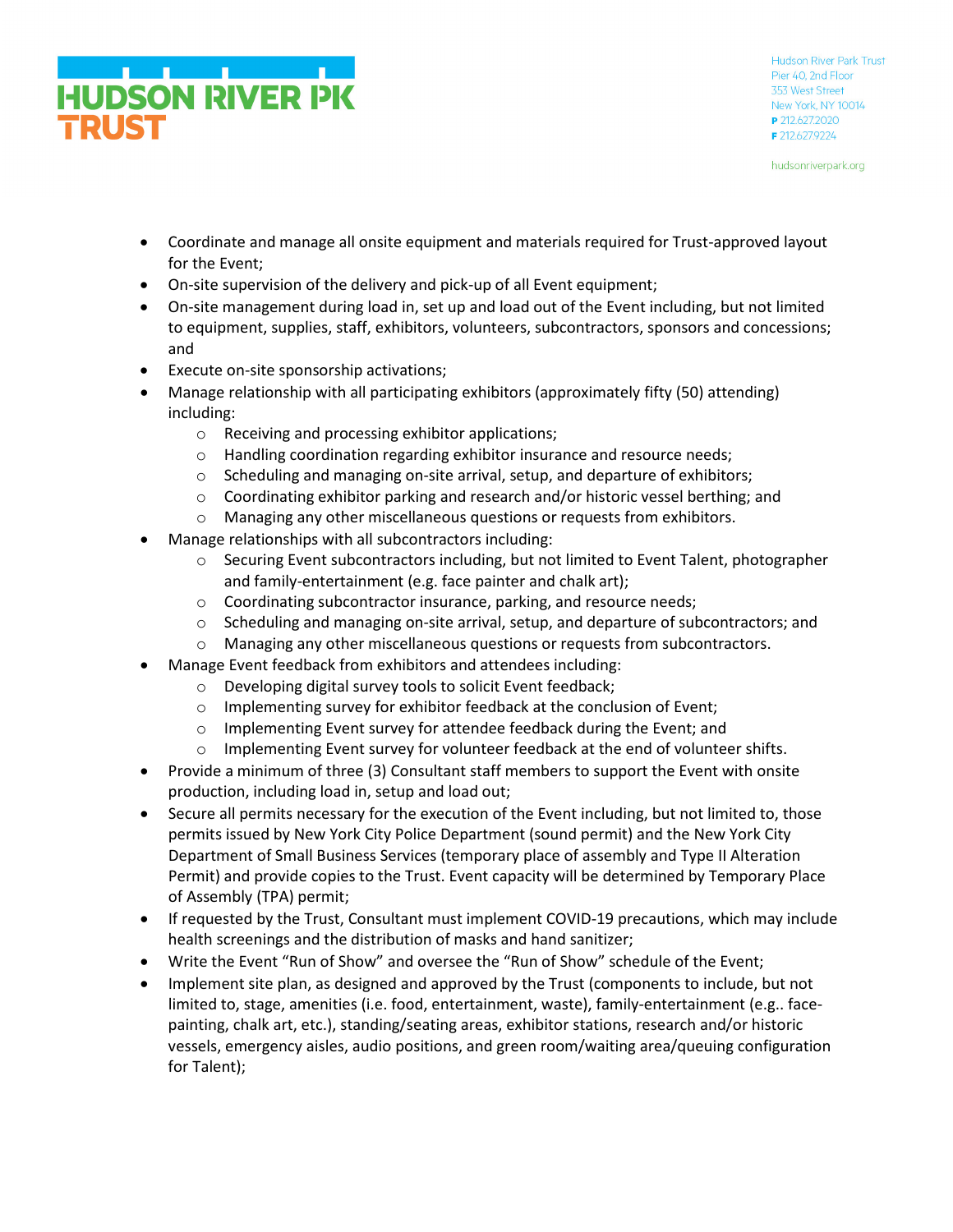

hudsonriverpark.org

- Build a scaled floor plan including electrical and water needs. There are no hard-wired electric connections at the Pier. Consultant is required to establish, source and set up electrical needs for Event. The Pier is approximately 680 feet long by 130 feet wide;
- Build a signage plan, as approved by the Trust, for basic event wayfinding and layout at the Event. The Trust will produce all signage for the Event;
- Create and implement Event themed aesthetic including a distinctive Event entrance; and
- Coordinate and manage all aspects of the following Event elements:
	- o Parking: secure approximately twenty-five (25) parking spaces per day for exhibitors and Talent;
	- o School Buses: organize arrival schedule of school buses attending Event;
	- o Security: overnight security for Event site from load in through load out;
	- $\circ$  Volunteer & Exhibitor Food Vendor: secure meals, including a light breakfast and boxed lunch, for Event to feed approximately two hundred and fifty (250) Event volunteers and exhibitors each day; and
	- $\circ$  Staff & Volunteer t-shirts: design and print, with approval from the Trust, approximately one hundred and fifty (150) staff and volunteer Event t-shirts.

### **Task 3: Equipment, Installation and Breakdown**

The Consultant shall specify, source and procure all Event-related equipment and services including staging, sound, lighting, electrical, tents, trailers, tables, chairs, distinctive Event entrance, power source(s), security, and communications equipment. The Consultant shall detail all required equipment for the Event, and supply to the Trust for review by no later than June 1, 2022, and each year thereafter during the Term by June 1. Listed below for reference is the 2019 Event configuration of rental equipment and site map.

| Description                                                         | Quantity |
|---------------------------------------------------------------------|----------|
| 20' x 20' High Peak White Frame Tent, 8' Legs (weights included)    | 14       |
| 30' x 20' Losberger Tent to cover stage (weights included)          |          |
| 28' x 20' Stage, elevated 2' high with 3 step stairs and hand rails |          |
| Folding Plastic Chairs, white                                       | 250      |
| 6' x 30" Rectangular Tables                                         | 110      |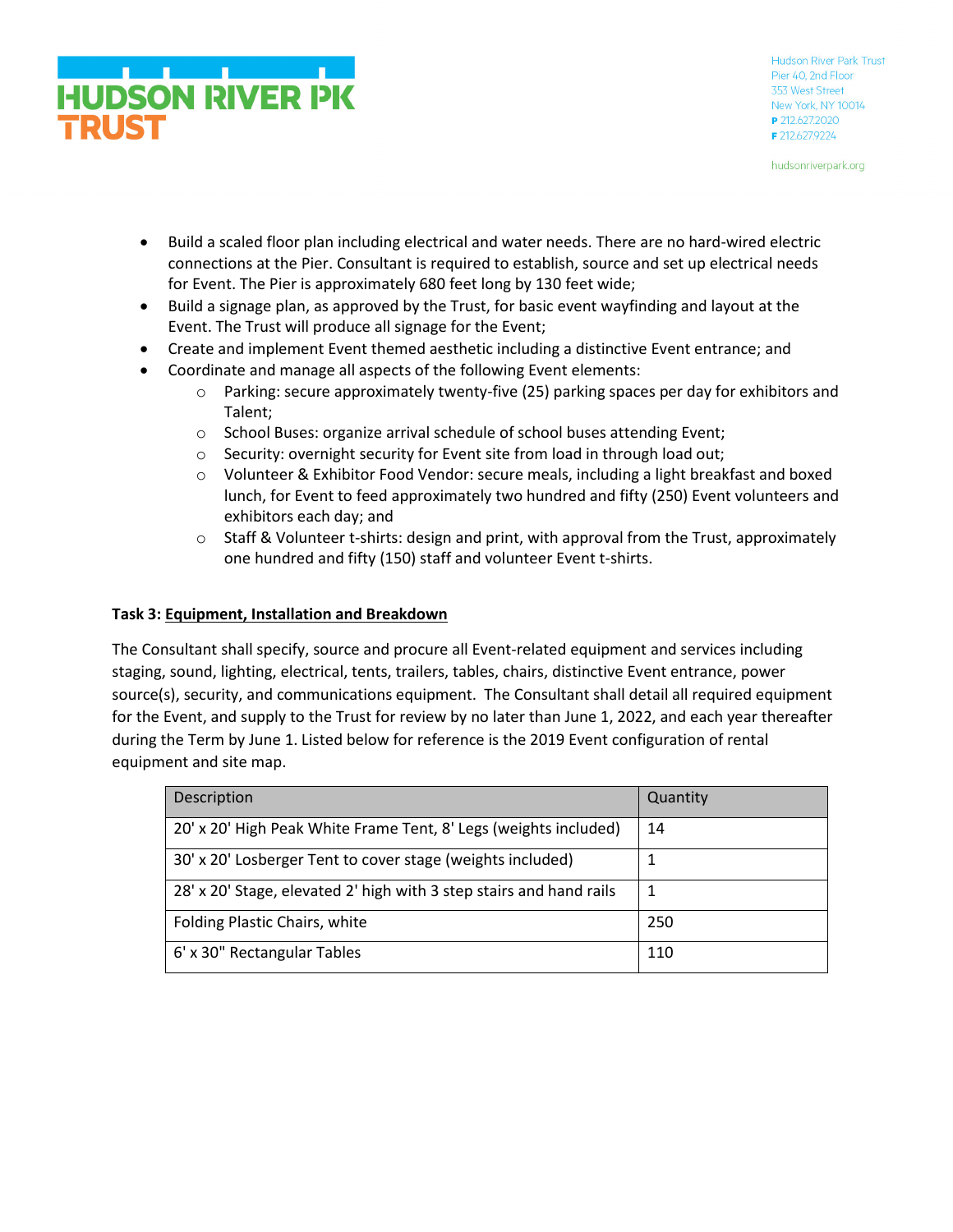# **HUDSON RIVER PK RUST**

Hudson River Park Trust Pier 40 2nd Floor 353 West Street New York, NY 10014 P 212.627.2020 F 212.627.9224

hudsonriverpark.org



The Consultant shall coordinate the load in and set up of rental equipment to Hudson River Park's Pier 84 (the "Event Site") on Thursday, October 13, 2022 during normal business hours and in accordance with Trust directives on safe entry and exit into the Park and shall coordinate the breakdown and pick up the rental equipment after the Event by Saturday, October 15, 2022 at 11:45 PM. The Trust will provide Event dates and locations for 2023, 2024 and any optional years.

**Production elements should be hand-loaded into the Event site. All vehicles utilized by the Consultant that weigh over 16,000 lbs. must use protective paver barriers (supplied by the Trust) to protect 550 feet of Park pavers. Be sure to include the cost of labor to install protective barriers for this purpose if you anticipate using large vehicles (over 16,000 lbs.) to set up and break-down tents and other rental equipment.**

The Trust will provide the following resources to support the Event:

- Event signage, including design and production;
- Initial exhibitor recruitment;
- Event marketing materials, including design and production;
- Portalets;
- Barricades;
- Waste receptacles removal services; and
- Park Enforcement Patrol (not for use as a part of event security plan).

## **Task 4: Food and Beverage Concession Management**

The Consultant shall procure and contract a minimum of two (2) diverse, kid-friendly food trucks (the "Concessions") for the Event, with offerings such as tacos, sandwiches and pizza. Consultant will ensure that all Concessions follow Park Over Plastic Initiative stipulations as outlined in Schedule 1.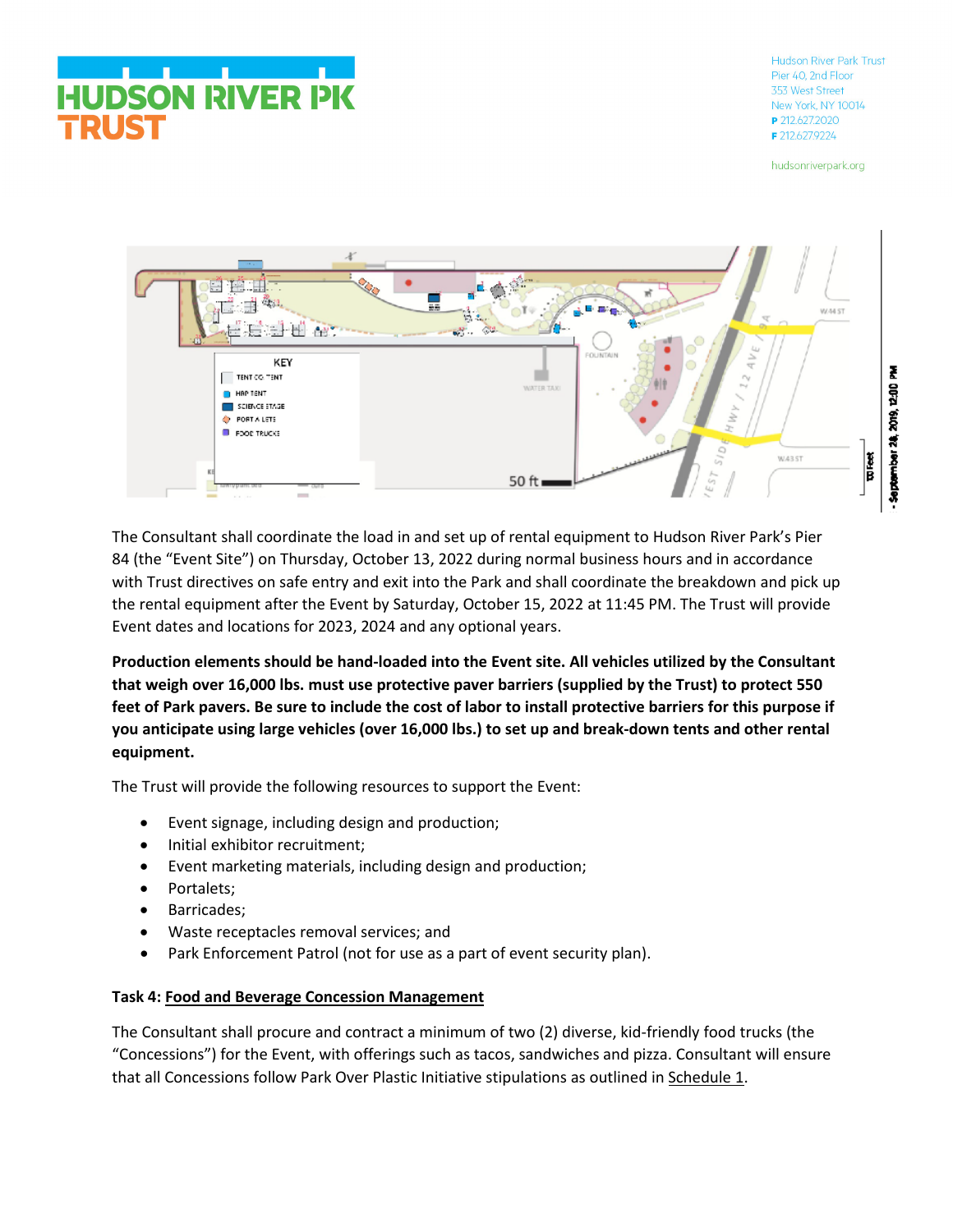

hudsonriverpark.org

The Consultant shall manage and support the Concessions with the following services

- Recruit and be point of contact for Concessions;
- Confirm all menu items and communicate menus to Trust in a timely manner;
- Secure all permits and insurance necessary for the execution of the Event, including but not limited to those permits issued by the New York City Department of Health (health permit/caterers license) and provide copies to the Trust in a timely manner;
- Schedule and manage on-site load in, set up and load out of participating Concessions; and
- Manage any other miscellaneous questions, requests or problems from participating Concessions during Event.

### **Task 5: Volunteer Coordination and Supplies**

The Consultant will coordinate Event volunteers to support the setup, programming, and breakdown of the Event. The Trust will recruit approximately one hundred (100) Event volunteers. The Consultant will create a volunteer plan, train and manage volunteers on the day of the Event. One Consultant staff member should be dedicated as Volunteer Manager. Volunteer Manager will be responsible for the advanced training and coordination of Event volunteer team. One example of advanced training is developing a webinar outlining the Event general information and volunteer tasks and responsibilities. Each volunteer must be provided one (1) meal and one (1) volunteer t-shirt.

Volunteers have previously had the following responsibilities to support the Event:

- Welcome tent coverage and attendance counters;
- Event ambassadors, for both general event information and Park educational initiatives;
- Event survey facilitation for attendee feedback;
- Day of exhibitor and talent support; and
- On site crowd and direction management.

Day of Event responsibilities of Volunteer Manager can include, but are not limited to:

- Manage volunteer tent and coordinate volunteer check-in, welcome, training and breakdown;
- Coordinate volunteer shift turnover and designate lunch breaks;
- Roving support to ensure event is well-staffed and shift volunteers are adequately meeting exhibitor and event needs; and
- Facilitate volunteer check-out and post-shift surveys.

#### **Task 6: Exhibitor Coordination and Supplies**

As part of the Event, the Trust will recruit exhibitors and introduce them to the Consultant. The Consultant will contract with and coordinate all needs for exhibitors at Event, including scheduling and resource needs at the Event.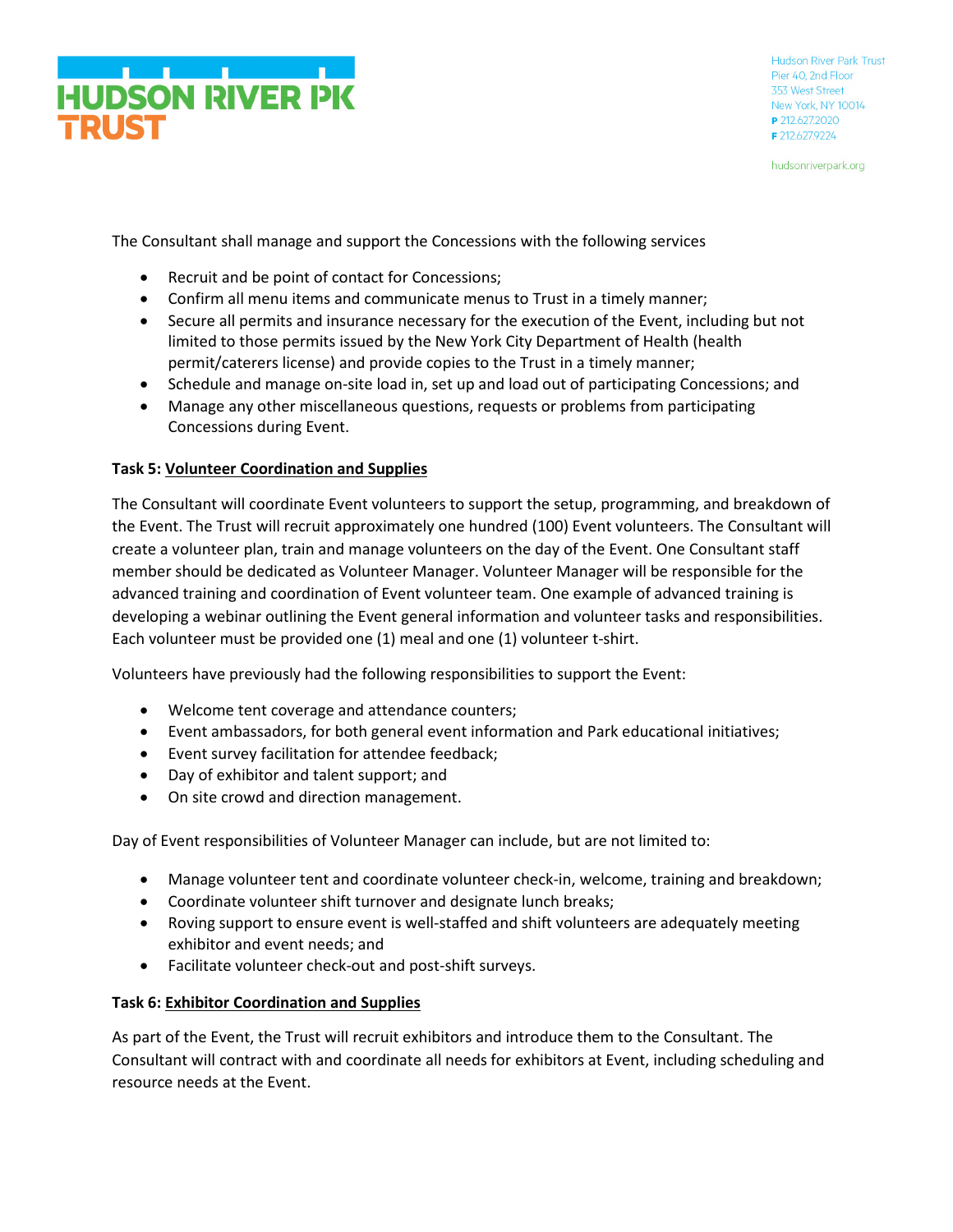

hudsonriverpark.org

The Consultant shall manage and support the exhibitors with the following services:

- Coordinate and support all Event needs, including insurance;
- Coordinate and support load in/out, including parking and vessel berthing;
- Facilitate set up needs, including electricity and water; and
- Provide a light breakfast and lunch.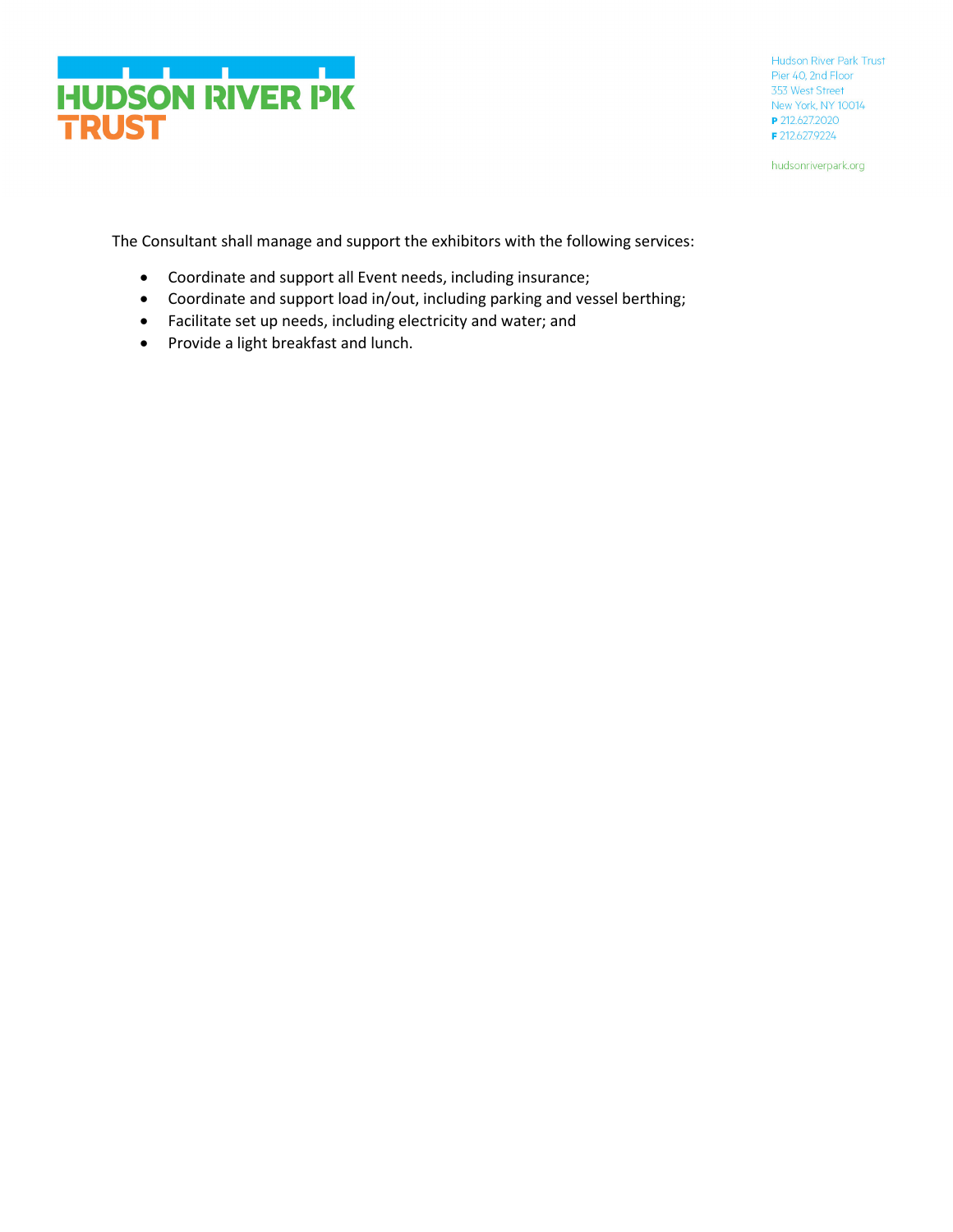

hudsonriverpark.org

## **Exhibit A Fee Schedule:**

Consultant should respond to this request with breakdown of fee, and how each deliverable will factor into the overall fee.

| <b>YEAR ONE (2022)</b>                           |                                              |              |
|--------------------------------------------------|----------------------------------------------|--------------|
| <b>Task</b>                                      | <b>Services</b>                              | Fee          |
| Task 1                                           | <b>Talent Acquisition</b>                    |              |
| Task 2                                           | <b>Event Production</b>                      |              |
| Task 3                                           | Rental Equipment, Installation and Breakdown |              |
| Task 4                                           | Food and Beverage Concession                 |              |
| Task 5                                           | <b>Volunteer Coordination</b>                |              |
| Task 6                                           | <b>Exhibitor Coordination</b>                |              |
|                                                  | Sub-Consultant Budget not to exceed amount   | \$25,000     |
| <b>Year One Maximum</b><br><b>Contract Price</b> |                                              | \$150,000.00 |

| <b>YEAR TWO (2023)</b>                           |                                              |              |
|--------------------------------------------------|----------------------------------------------|--------------|
| <b>Task</b>                                      | <b>Services</b>                              | <b>Fee</b>   |
| Task 1                                           | <b>Talent Acquisition</b>                    |              |
| Task 2                                           | <b>Event Production</b>                      |              |
| Task 3                                           | Rental Equipment, Installation and Breakdown |              |
| Task 4                                           | Food and Beverage Concession                 |              |
| Task 5                                           | <b>Volunteer Coordination</b>                |              |
| Task 6                                           | <b>Exhibitor Coordination</b>                |              |
|                                                  | Sub-Consultant Budget not to exceed amount   | \$25,000     |
| <b>Year Two Maximum</b><br><b>Contract Price</b> |                                              | \$154,500.00 |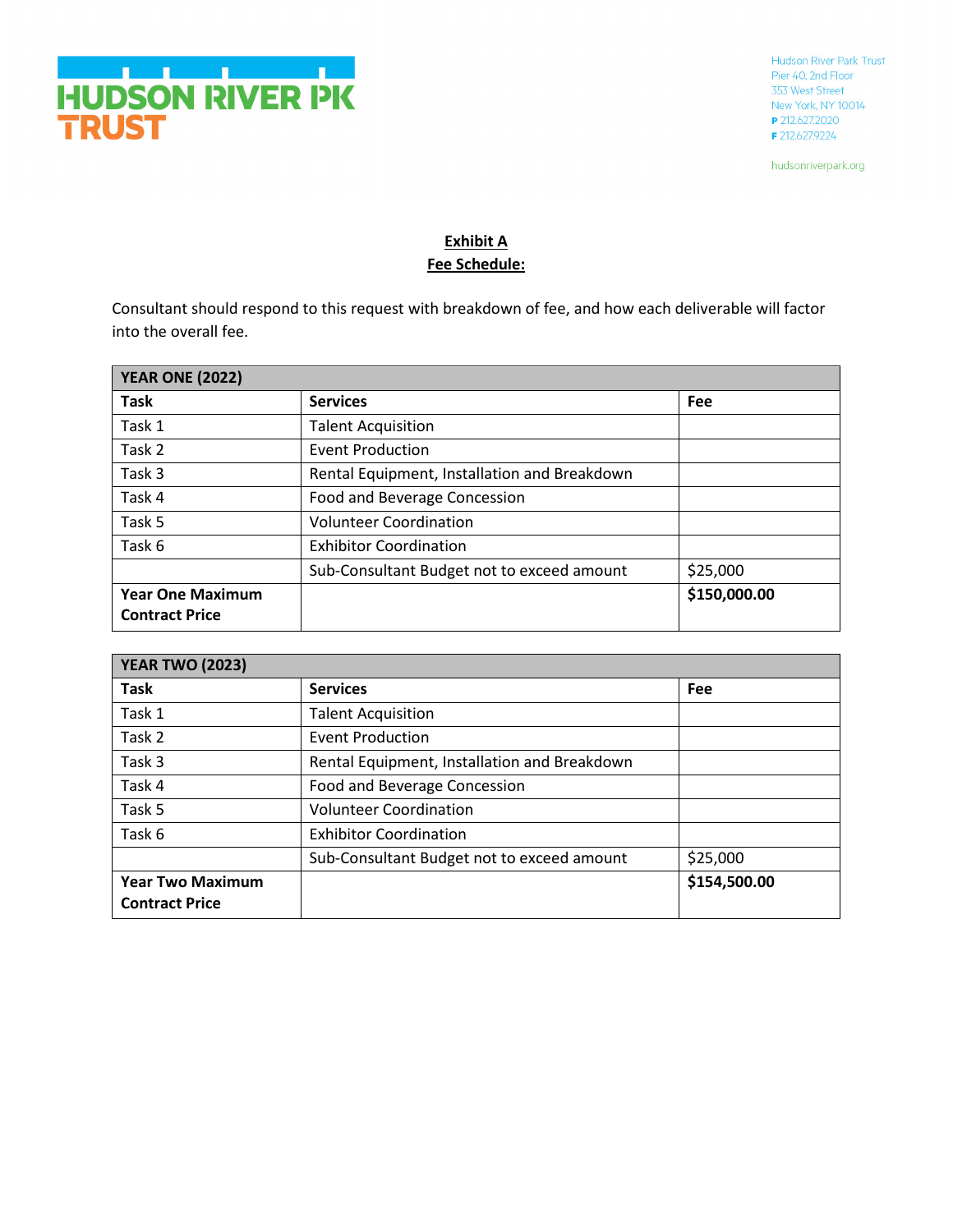hudsonriverpark.org

| YEAR THREE (2024)                                  |                                              |              |
|----------------------------------------------------|----------------------------------------------|--------------|
| <b>Task</b>                                        | <b>Services</b>                              | Fee          |
| Task 1                                             | <b>Talent Acquisition</b>                    |              |
| Task 2                                             | <b>Event Production</b>                      |              |
| Task 3                                             | Rental Equipment, Installation and Breakdown |              |
| Task 4                                             | Food and Beverage Concession                 |              |
| Task 5                                             | <b>Volunteer Coordination</b>                |              |
| Task 6                                             | <b>Exhibitor Coordination</b>                |              |
|                                                    | Sub-Consultant Budget not to exceed amount   | \$25,000     |
| <b>Year Three Maximum</b><br><b>Contract Price</b> |                                              | \$159,135.00 |

| <b>YEAR FOUR (2025)</b>                           |                                              |              |
|---------------------------------------------------|----------------------------------------------|--------------|
| <b>Task</b>                                       | <b>Services</b>                              | Fee          |
| Task 1                                            | <b>Talent Acquisition</b>                    |              |
| Task 2                                            | <b>Event Production</b>                      |              |
| Task 3                                            | Rental Equipment, Installation and Breakdown |              |
| Task 4                                            | Food and Beverage Concession                 |              |
| Task 5                                            | <b>Volunteer Coordination</b>                |              |
| Task 6                                            | <b>Exhibitor Coordination</b>                |              |
|                                                   | Sub-Consultant Budget not to exceed amount   | \$25,000     |
| <b>Year Four Maximum</b><br><b>Contract Price</b> |                                              | \$163,909.05 |

| <b>YEAR FIVE (2026)</b>                           |                                              |              |
|---------------------------------------------------|----------------------------------------------|--------------|
| <b>Task</b>                                       | <b>Services</b>                              | Fee          |
| Task 1                                            | <b>Talent Acquisition</b>                    |              |
| Task 2                                            | <b>Event Production</b>                      |              |
| Task 3                                            | Rental Equipment, Installation and Breakdown |              |
| Task 4                                            | Food and Beverage Concession                 |              |
| Task 5                                            | <b>Volunteer Coordination</b>                |              |
| Task 6                                            | <b>Exhibitor Coordination</b>                |              |
|                                                   | Sub-Consultant Budget not to exceed amount   | \$25,000     |
| <b>Year Five Maximum</b><br><b>Contract Price</b> |                                              | \$168,826.32 |